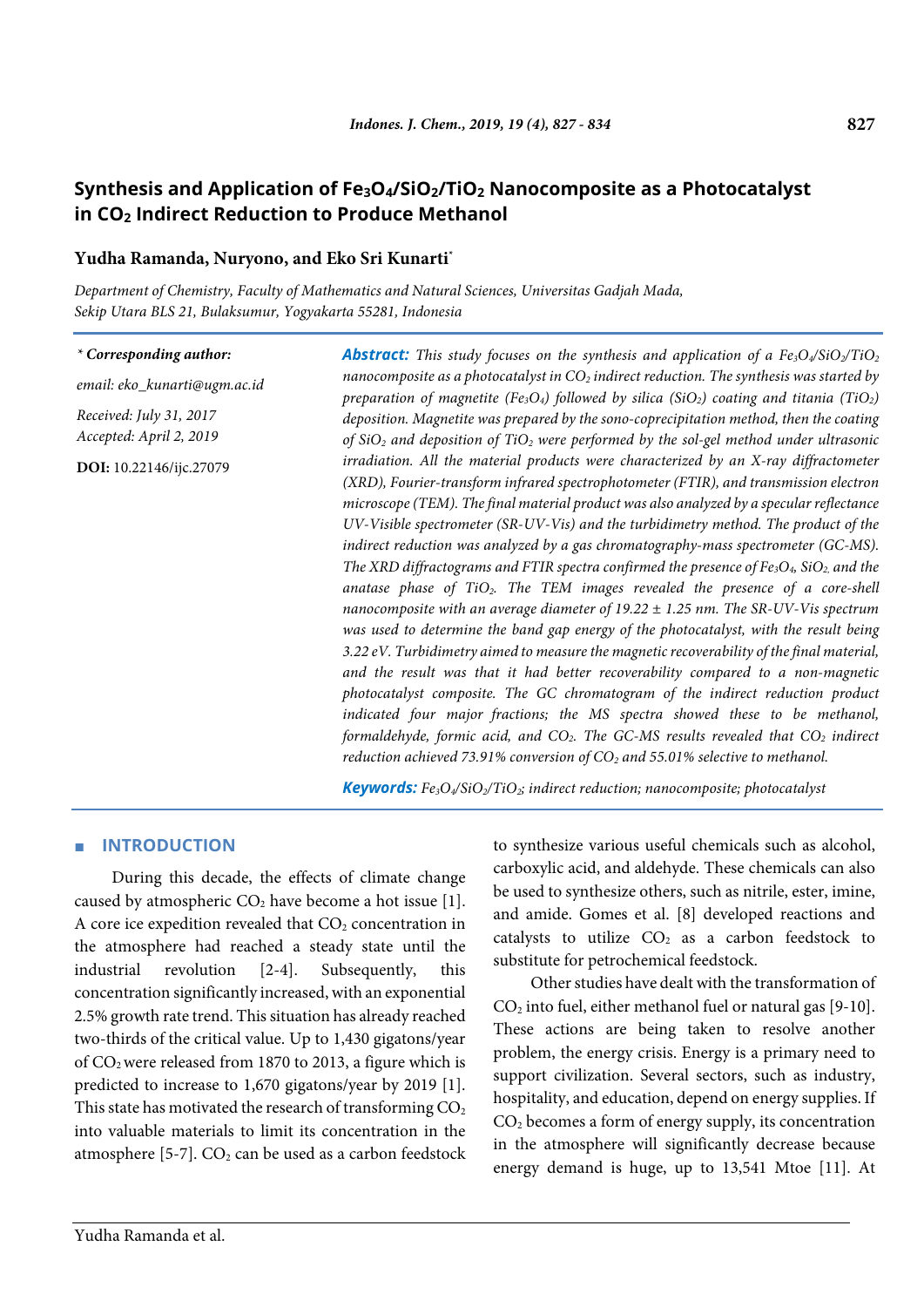present, 81% of energy is provided by fossil fuel, with only 13% coming from renewable resources [12]. This situation increases the  $CO<sub>2</sub>$  releasing rate. Another estimation reveals that renewable resources, apart from solar energy, only have a capacity of up to 20 TW, while the prediction for energy demand in 2050 is up to 27 TW. This means that the renewable resource with the most potential is solar energy. However, this has a critical weakness, which is its low energy density. To solve this problem, solar energy can be stored in the form of chemical energy, such as methanol. Methanol has a liquid phase, which makes it easier to handle than solar energy radiation. Methanol also has a higher energy density, caused by the high energy bond in the C-H bond. The problem is that  $CO<sub>2</sub>$  has higher thermodynamic stability than methanol, which means the transformation of  $CO<sub>2</sub>$ into methanol needs external energy as the driving force.

The  $CO<sub>2</sub>$  gas can be transformed into fuel with a reductive pathway [13]. Some studies have used direct reduction from  $CO<sub>2</sub>$  into methanol or methane [9,14]. However, direct reduction produces a small yield because  $CO<sub>2</sub>$  is thermodynamically stable. To handle this issue, our group developed photocatalyst assisted reduction under UV irradiation as external energy that acts as a driving force in  $CO<sub>2</sub>$  reduction.

Besides, the sustainable catalyst must have a good recovery system, such as magnetic recovery system. The heterogeneous magnetic catalyst has good recoverability property that enhanced the sustainability of catalyst [15]. This property was perfectly matched with photocatalyst because photocatalysis occurs in a heterogeneous system where this property enhances the recovery of the photocatalyst. The magnetic photocatalyst reduction was studied in our former research [16-17], gave a good result in metal photoreduction under UV irradiation. The others [18-19] even responsive to visible light in metal photoreduction.

Meanwhile, the application into organic matter is limited in number. One of the application was photocracking of carboxymethyl cellulose to produce biofuel in ambient condition [15] but almost none in organic photoreduction. In this article, the photoreduction of  $CO<sub>2</sub>$  with carbonate as an intermediate was discussed.

This research has developed an indirect reduction of  $CO<sub>2</sub>$  by utilizing nanocomposite photocatalyst as an electron generator. The concept of indirect reduction is not to reduce CO2, but reducing carbonate ion instead. The  $CO<sub>2</sub>$  can be transformed into carbonate ion by dissolving in acidic solution. The carbonate ion is easier to handle than  $CO<sub>2</sub>$  gas and also easier to encounter with the catalyst surface. The aqueous solution has  $H_2O$  and H<sup>+</sup> that can be used as an electron scavenger to enhance electron mobility. The photocatalyst that is used in this research was designed for continuous aqueous reaction with magnetic recoverability system. In this work, the magnetic recoverability photocatalyst (Fe<sub>3</sub>O<sub>4</sub>/SiO<sub>2</sub>/TiO<sub>2</sub>) was tested to reduce  $CO<sub>2</sub>$  in the indirect reductive pathway with carbonate ion as intermediate.

### **EXPERIMENTAL SECTION**

### **Materials**

The analytical grade reagents purchased from Merck were iron(II) sulfate heptahydrate (FeSO<sub>4</sub>·7H<sub>2</sub>O),  $iron(III)$  chloride hexahydrate (FeCl<sub>3</sub>·6H<sub>2</sub>O), ammonium hydroxide solution 25% (NH4OH), calcium hydroxide (Ca(OH)<sub>2</sub>), sodium citrate dihydrate  $(Na_3C_6H_5O_7.2H_2O)$ , ammonium sulphate  $((NH_4)_2SO_4)$ , and sulphuric acid 98%  $(H<sub>2</sub>SO<sub>4</sub>)$ . Other technical grade reagents purchased from Sigma-Aldrich were titanium isopropoxide 97% (TTIP) and tetraethyl orthosilicate 98% (TEOS). A further technical reagent purchased from Merck was methanol 95% (CH<sub>3</sub>OH).

### **Instrumentation**

The FTIR spectra were recorded on a Shimadzu Prestige-21 FTIR spectrophotometer with the KBr pellet method, while the XRD diffractograms were recorded on a Shimadzu XRD 6000. The SR-UV-Vis spectrum was recorded on a Pharmaspec UV 1700 spectrophotometer; meanwhile, the turbidimetry was carried out on a Shimadzu UV 1800 spectrophotometer. The GC chromatogram and MS spectra were recorded on a Shimadzu QP-2010S gas chromatography-mass spectrometer. The TEM images were recorded on a JEOL JEM-1400 transmission electron microscope.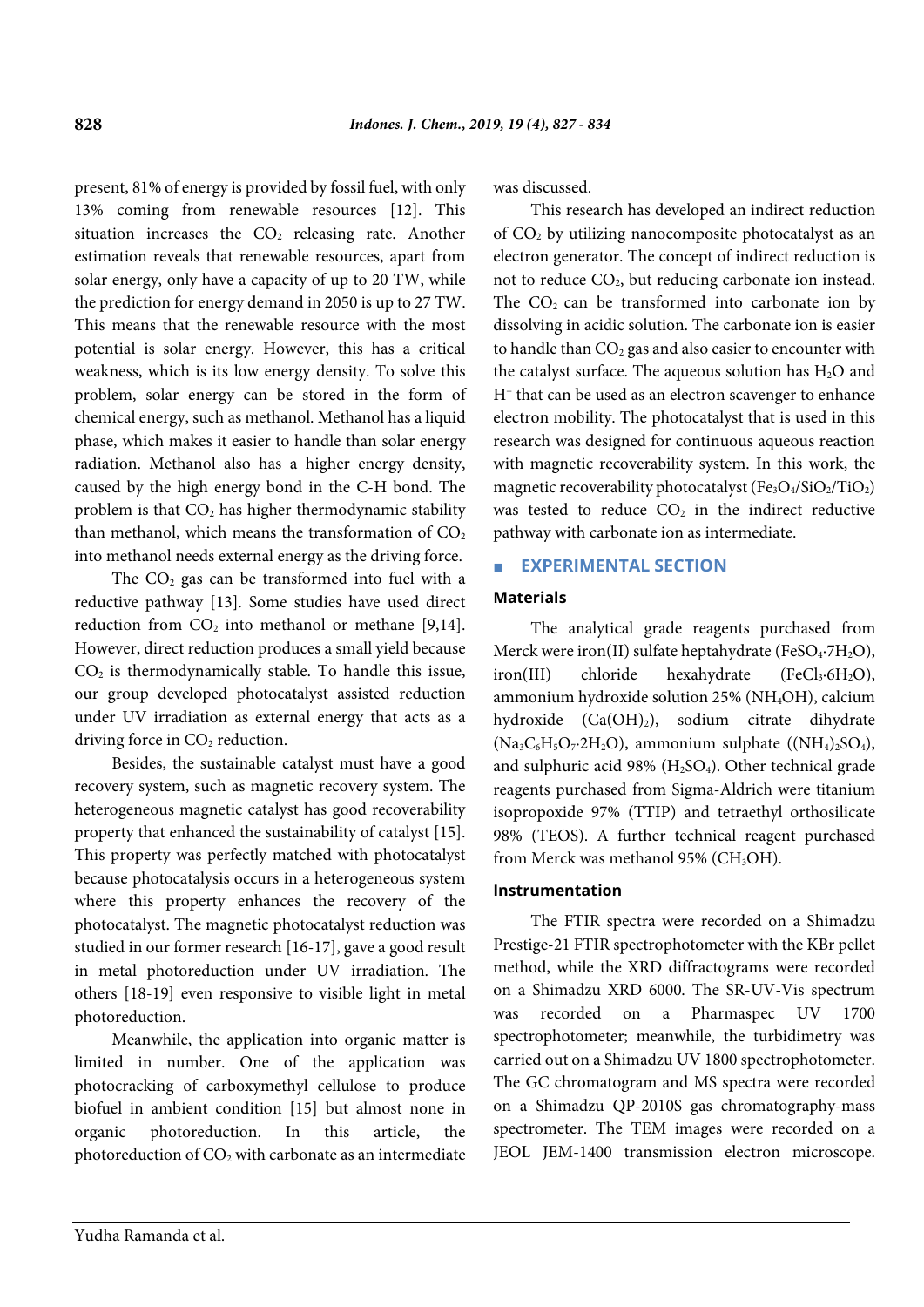Sonication was run on a Bransonic CPX2800H ultrasonic cleanser and calcination was run in a Vulcan A-130 furnace. The other additional equipment included 3 cm  $\times$ 2 cm × 0.5 cm of permanent ferrite magnet (0.2 Tesla) and Philips TUV TL Mini (UV C,  $\lambda$  = 253.7 nm) UV lamp.

### **Procedure**

### *Synthesis of Fe3O4 nanoparticle*

As much as  $6.02$  g of FeCl<sub>3</sub>·6H<sub>2</sub>O and  $4.08$  g of FeSO<sub>4</sub>·7H<sub>2</sub>O were dissolved in 60 mL of ion-free water and then aerated with  $N_2$  gas during the synthesis. The solution was stirred, and a 25% NH4OH solution was added dropwise until the pH was 10; the mixture was then sonicated for 1 h until a black precipitate was formed. This formed precipitate was then separated by an external magnet and washed until the pH was 7. The precipitate was soaked in 100 mL of sodium citrate 0.2 M solution overnight. Subsequently, the precipitate was washed until the pH was 7 and desiccated overnight. The prepared solid was characterized by XRD, FTIR, and TEM. These procedures based on our former paper [16] with modification to produce nanoparticle.

### *Synthesis of Fe3O4/SiO2*

An amount of 0.1 g of  $Fe<sub>3</sub>O<sub>4</sub>$  was soaked in 60 mL of technical grade methanol. The mixture was stirred, and 1 mL of TEOS was added; the mixture was then sonicated for 3 h. Next, the solid was separated by an external magnet and desiccated overnight. The as-prepared solid was characterized by XRD, FTIR, and TEM.

### *Synthesis of Fe3O4/SiO2/TiO2*

The  $Fe<sub>3</sub>O<sub>4</sub>/SiO<sub>2</sub>$  (0.1 g) was immersed in 60 mL of technical grade methanol. The mixture was blended, and 1 mL of TTIP was added; the mixture was then sonicated for 3 h. Next, the solid was removed from the mixture by an external magnet and desiccated overnight. The asprepared solid was calcined at 500 °C for 4 h. The prepared solid was characterized by XRD, FTIR, and TEM.

### *Indirect reduction*

One hundred milliliters of  $H<sub>2</sub>SO<sub>4</sub>$  2 M was aerated with  $CO<sub>2</sub>$  for 1 h. The solution of  $Ca(OH)<sub>2</sub> 0.5 M$  was added into the previous solution until the pH was 6.3, and 50 mg Fe<sub>3</sub>O<sub>4</sub>/SiO<sub>2</sub>/TiO<sub>2</sub> was added. The mixture was

illuminated with a UV lamp ( $\lambda$  = 253.7 nm) for 1 h. The solid was separated by an external magnet, and the solution was analyzed by GC-MS.

#### *Reusability and magnetic recoverability*

Ten milliliters of feed  $(CO_2)$  in  $H_2SO_4$  solution) was added to 50 mg of  $Fe<sub>3</sub>O<sub>4</sub>/SiO<sub>2</sub>/TiO<sub>2</sub>$ . The mixture was illuminated with UV radiation ( $\lambda = 253.7$  nm) for 30 min. Before the solid was separated from the mixture, the absorbance of the mixture was measured with a UV-Vis spectrophotometer, and the solid was then separated by an external magnet. After a cycle, the solid was soaked in 10 mL of fresh feed and run for a further ten catalytic cycles. Each product from a catalytic cycle was analyzed to determine the concentration of CO<sub>2</sub>.

### *Turbidimetry method*

A sufficient amount of material was taken and dispersed with ultrasonic irradiation in methanol to make a 1 ppm mixture. The absorbances of the mixture were measured under a 0.2 Tesla magnetic field by 3 cm  $\times$  2 cm  $\times$  0.5 cm of permanent ferrite magnet. The measurement was examined on Shimadzu UV 1800 spectrophotometer (real-time mode) and plotted against time to give a turbidimetry diagram. This method based on the research of Baran et al. [20] about the stability of magnetic photocatalyst measured by the turbidimetric method.

### ■ **RESULTS AND DISCUSSION**

### **Synthesis of the Fe3O4/SiO2/TiO2 Nanocomposite**

The  $Fe<sub>3</sub>O<sub>4</sub>/SiO<sub>2</sub>/TiO<sub>2</sub>$  composite has three components: a magnetic core, silica barrier, and titania deposit. The magnetic core will enhance the recovery system with an external magnetic field to make the composite easier to recover. Titania embedded in the composite acts as a semiconductor to give photocatalytic activity under UV irradiation. The purpose of the silica barrier is to improve the magnetite solvent stability and to prevent self-oxidation by photocatalyst (photodissolution) by avoiding contact between the magnetic core and titania deposit. In this research, the material was developed by decreasing the particle size to produce a nanomaterial, which will have higher photocatalytic activity.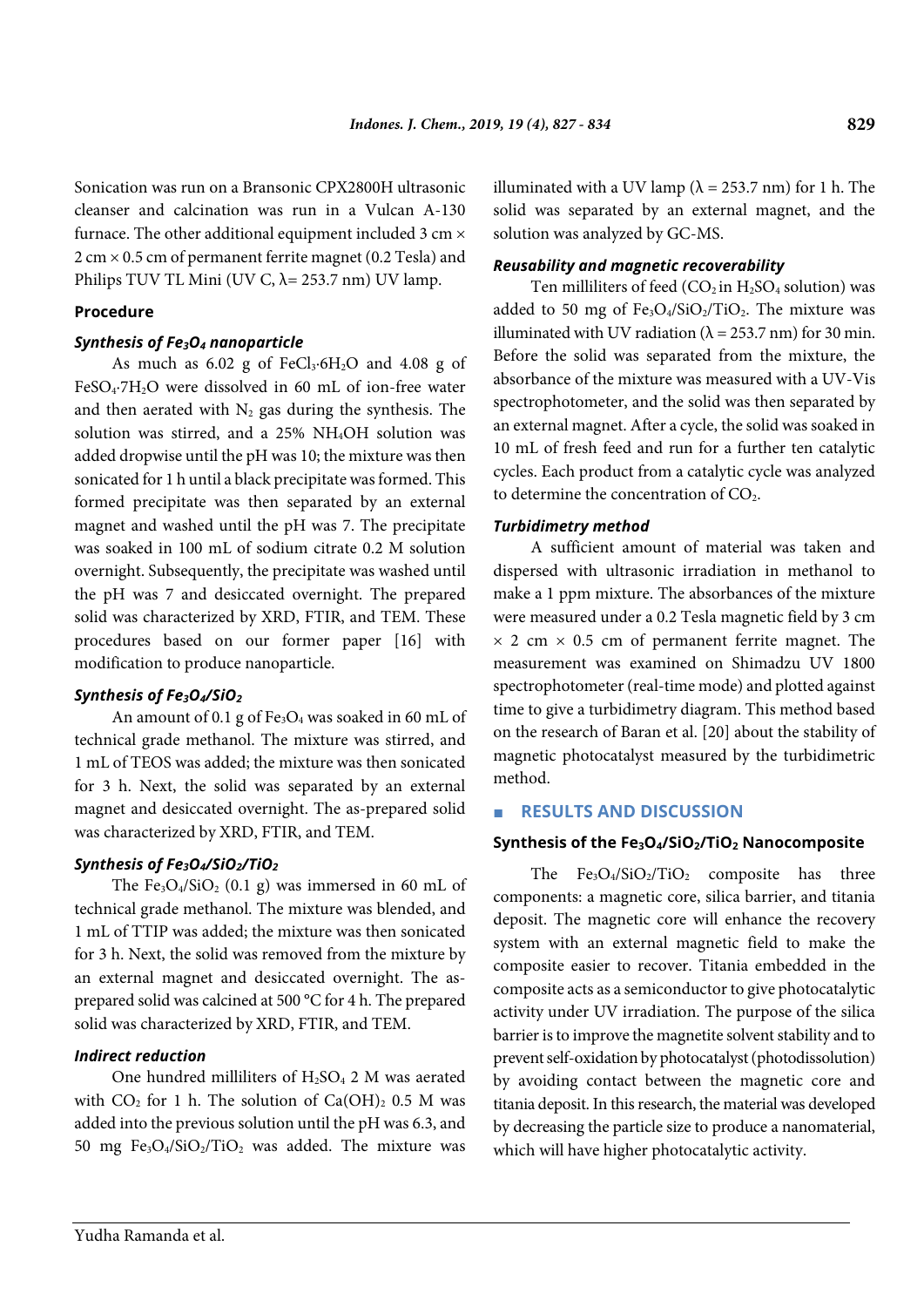The FTIR spectra and XRD diffractograms (Fig. 1) confirm the presence of  $Fe<sub>3</sub>O<sub>4</sub>$  (M),  $SiO<sub>2</sub>$  (S), and the anatase phase of  $TiO<sub>2</sub>(A)$  with a composite trend in which the component signal (peaks for the FTIR spectrum and intensity for the XRD diffractogram) co-exist. FTIR spectrum (a) indicates the appearance of  $Fe<sub>3</sub>O<sub>4</sub>$  from Fe-O vibration around  $500 \text{ cm}^{-1}$ . This is proven by diffractogram (a), in which there are specific peaks of magnetite. FTIR spectrum (b) indicates the co-existence of Fe3O4 and SiO2. Evidence for this is the absorbance of Fe-O vibration around 500 cm–1 and the absorbance of Si-O vibration around  $1100 \text{ cm}^{-1}$ . These vibrations exist together and indicate composite occurrences. This is also proven by diffractogram (b), which indicates the same trend in which magnetite specific peaks and amorphous  $SiO<sub>2</sub>$  broad peak co-exist. FTIR spectrum (c) gives the composite trend from the absorbance of Fe-O vibration, the absorbance of Si-O vibration, and absorbance of Ti-O (around 500  $cm^{-1}$ ). This evidence is also proven by

diffractogram (c), which indicates the composite trend in which magnetite specific peaks, silica broad peak, and anatase phase of  $TiO<sub>2</sub>$  specific peaks co-exist.

The TEM images (Fig. 2) reveal the nanocomposite structure with a core-shell structure. Fig. 2(a) shows a spherical solid with an average diameter of  $8.95 \pm 0.88$  nm. This image proves that sodium citrate as a capping agent worked to limit the crystal growth of  $Fe<sub>3</sub>O<sub>4</sub>$  and produced a nanomaterial specific to nanoparticle material. Fig. 2(b) shows the mass with a spherical-like structure and an average diameter of  $11.20 \pm 1.09$  nm. In this mass, there are two main gradations, a darker spherical particle, and brighter shade. The shade coated the particle, and the image indicates the appearance of a coated material.  $Fe<sub>3</sub>O<sub>4</sub>$ is denser than amorphous silica, which would mean that the TEM image of  $Fe<sub>3</sub>O<sub>4</sub>$  should be darker than that of amorphous silica. The conclusion is that the particle should be  $Fe<sub>3</sub>O<sub>4</sub>$  and the shade should be amorphous silica. Fig.  $2(b)$  can be interpreted as a composite of Fe<sub>3</sub>O<sub>4</sub>/SiO<sub>2</sub>.



Fig 1. FTIR spectra (left) and XRD diffractograms (right) of (a) Fe<sub>3</sub>O<sub>4</sub>, (b) Fe<sub>3</sub>O<sub>4</sub>/SiO<sub>2</sub> and (c) Fe<sub>3</sub>O<sub>4</sub>/SiO<sub>2</sub>/TiO<sub>2</sub>



**Fig 2.** TEM images of (a) Fe<sub>3</sub>O<sub>4</sub>, (b) Fe<sub>3</sub>O<sub>4</sub>/SiO<sub>2</sub> and (c) Fe<sub>3</sub>O<sub>4</sub>/SiO<sub>2</sub>/TiO<sub>2</sub>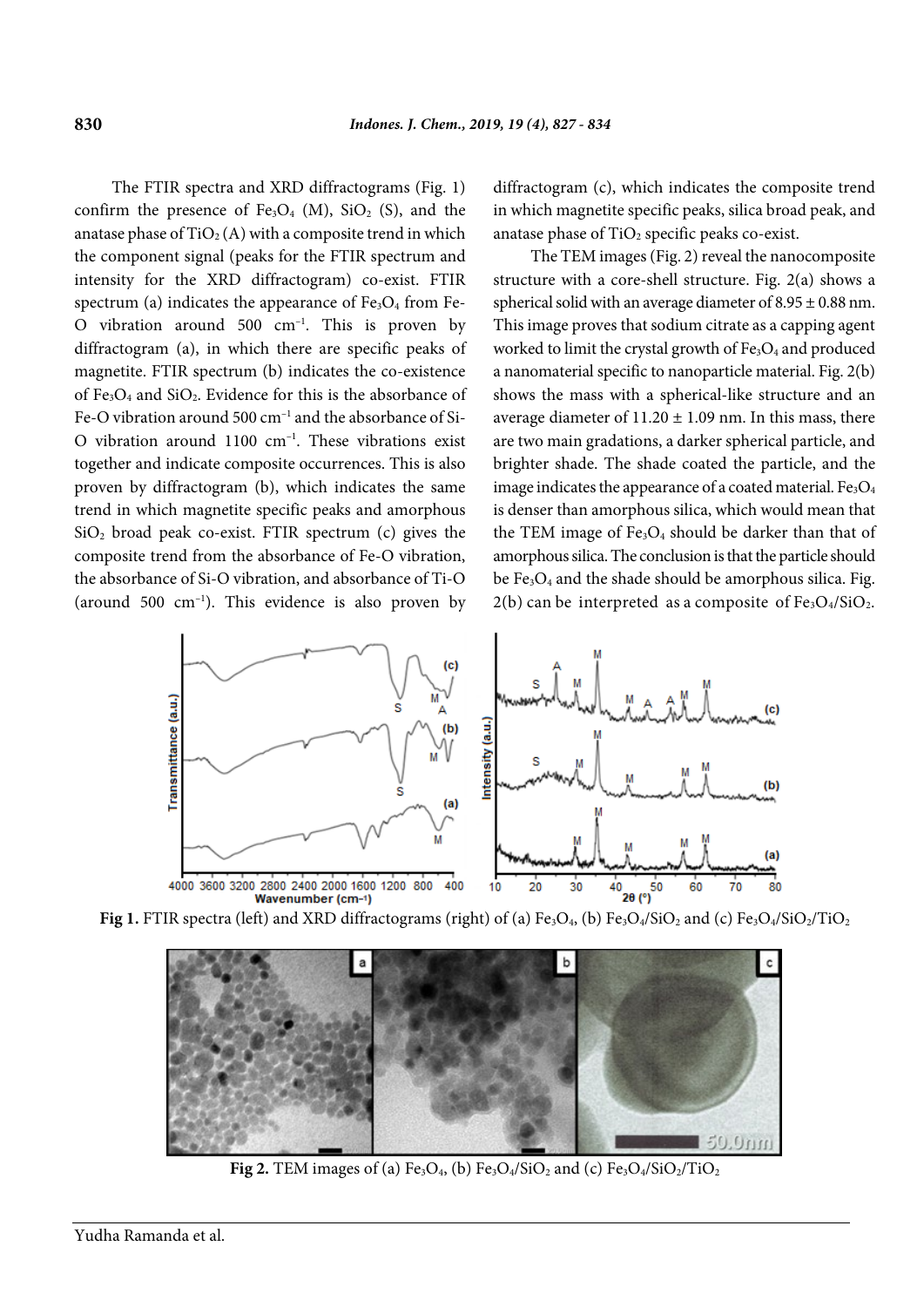Fig. 2(c) shows a spherical particle that has an average diameter of  $19.22 \pm 1.25$  nm. This particle has a darkbright-dark pattern, indicating a three-layer composite. Both  $Fe<sub>3</sub>O<sub>4</sub>$  and  $TiO<sub>2</sub>$  are denser than amorphous silica. The study concludes that the dark core is  $Fe<sub>3</sub>O<sub>4</sub>$ , the bright one should be amorphous silica, and the dark color on the material surface should be TiO<sub>2</sub>. The final material also had a diameter of less than a hundred nanometer and can be concluded to be the  $Fe<sub>3</sub>O<sub>4</sub>/SiO<sub>2</sub>/TiO<sub>2</sub> nanocomposite.$ 

The TEM image of the  $Fe<sub>3</sub>O<sub>4</sub>$  shows a spherical structure. The average diameter of the mass in the TEM image increased during component lamination. These facts indicate that the nanomaterial has a spherical structure at the beginning and then produces the nanocomposite with a core-shell structure, with  $Fe<sub>3</sub>O<sub>4</sub>$  as the magnetic core and an amorphous silica coat with the deposition of  $TiO<sub>2</sub>$  as the shell. The core-shell structure was preferred because the template  $(Fe<sub>3</sub>O<sub>4</sub>$  nanoparticle) has a spherical structure, as seen in Fig. 2(a). This phenomenon was also observed by Liu et al. [21].

Other evidence is provided by the turbidimetry diagram (Fig. 3), which shows that the magnetic recoverability decreases with the addition of more components.  $SiO<sub>2</sub>/TiO<sub>2</sub>$  worked as a blank in this measurement. The different absorbances indicate different magnetic property. This different magnetic property indicates lamination onto the template surface instead of aggregation. If each component aggregates by itself, the magnetic property of each material will be the same because the magnetic component will create different aggregate from the other components. In this study,  $Fe<sub>3</sub>O<sub>4</sub>$  worked as a template and core of the composite. The composite could be a nanocomposite with a core-shell structure.

#### **Study of Photocatalytic Activity**

Fig. 4 shows a comparison between the direct and indirect reduction routes. Direct reduction needs a porous material as a support material because in this route the reactants were  $CO<sub>2</sub>$  gas and syngas (a mixture of CO and  $H_2$ ). To enhance the catalyst-substrate encounter, the support material needs to be porous so that it can adsorb the reactant. Indirect reduction does not need a



Fig 3. Turbidimetry diagram of (a)  $Fe<sub>3</sub>O<sub>4</sub>$ , (b)  $Fe<sub>3</sub>O<sub>4</sub>/SiO<sub>2</sub>$ , (c)  $Fe<sub>3</sub>O<sub>4</sub>/SiO<sub>2</sub>/TiO<sub>2</sub>$  and (d)  $SiO<sub>2</sub>/TiO<sub>2</sub>$ 



**Fig 4.** Scheme of direct-indirect reduction route comparison

porous support material because the reactants have better mobilization in the aqueous solution as carbonate ion, nor does it need syngas as a reducing agent because the electrons generated by the photocatalyst can trigger water photolysis, which produces hydrogen as a reducing agent (in this case, the hydrogen radical).

The photocatalytic activity of the  $Fe<sub>3</sub>O<sub>4</sub>/SiO<sub>2</sub>/TiO<sub>2</sub>$ nanocomposite was evaluated specifically for indirect reduction of  $CO<sub>2</sub>$ . The  $CO<sub>2</sub>$  was trapped in an acidic solution as carbonic acid  $(H_2CO_3)$  under an acidcatalyzed dissolution and was added by some basic solution to form a bicarbonate buffer system in order to adjust the pH to 6.3. If the solution were too acidic, the material would lose the anatase phase of  $TiO<sub>2</sub>$  because of reversible acid-catalyzed hydrolysis of TiO<sub>2</sub> and loss of photocatalytic activity. If the solution were too basic, the photoreduction mechanism would be distracted by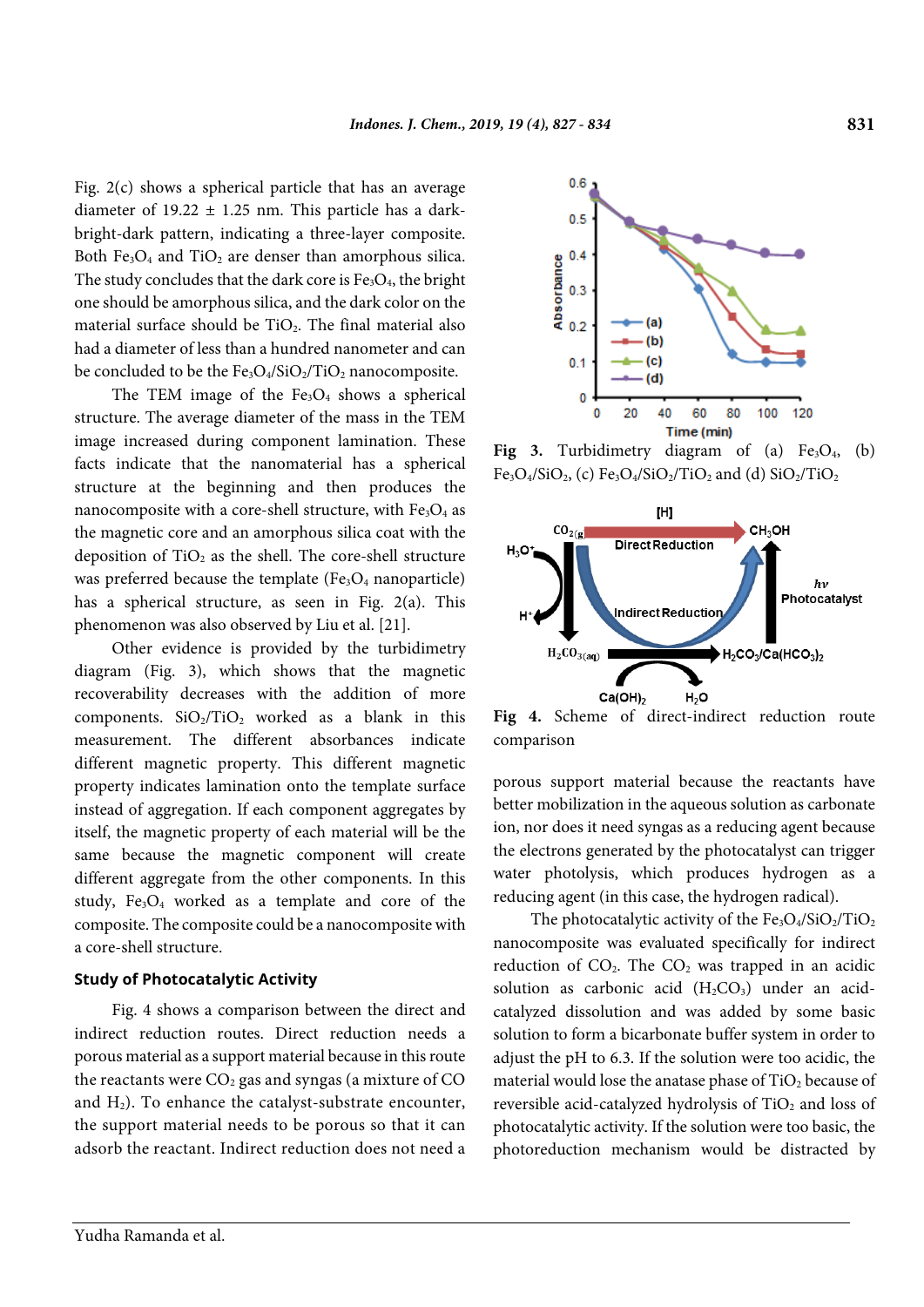hydroxyl radical generation, leading to the photooxidation mechanism becoming more dominant. To avoid the domination of photooxidation, the solution was also pretreated by aerating with  $N_2$  gas to remove the dissolved oxygen from it. Dissolved oxygen may induce photooxidation caused by oxygen radical generation. Zuas et al. [22] conducted CO<sub>2</sub> photoreduction under basic conditions and obtained methanol as a minor product, and the major products were unidentified products.

In indirect reduction, water hydrolysis will undergo coupled carbonate reduction to produce methanol and will produce protons. Protons can act as electron scavengers to transfer electrons from the photocatalyst surface to the substrate. This process makes the reduction by photocatalyst easier and will improve product conversion. Dissolution of CO2 also stabilizes intermediate species and makes electron transfer more efficient. The direct route needs porous support selective to adsorb  $CO<sub>2</sub>$  and easy to remove the product from the catalyst surface. The indirect route, however, does not need this because the products and reactants have good mobility in the aqueous solution and will find it easier to encounter the photocatalyst surface.

The product of the indirect reduction was analyzed by GC-MS, and the resulted chromatogram is shown in Fig. 5 (MS spectra and discussion available in supplementary S1). Table 1 shows that the three products of the indirect reduction are formic acid, formaldehyde, and methanol (major). This indicates the step-by-step reduction. The oxidation level of the product component leads to the deduction that the carbonate will be reduced to formic acid; formic acid will be reduced to formaldehyde, and formaldehyde will be reduced to methanol. The product percentages are not equal, indicating that each step has a different rate of production. This means that electron transfer and the kinetic challenge in each step are not the same. If they had the same challenge, the product concentration would not be significantly different. As can be seen, the reduction of carbonate to formic acid is the biggest challenge and gives a lowest product. The other reasons are that the reduction of formic acid to formaldehyde, and the reduction of formaldehyde to methanol, are easier than the reduction of carbonate to formic acid, which makes the rate of formic acid consumption greater than the rate of formic acid production. These phenomena show that the biggest challenge is to convert carbonate to formic acid. Table 1 shows that an indirect reduction of  $CO<sub>2</sub>$  had been achieved, with  $73.91\%$ conversion of  $CO<sub>2</sub>$  and 55.01% selective to methanol.

Habisreutinger et al. [23] discovered that a common metal oxide photocatalyst could not reduce CO2 directly to methanol. If another product, consider an intermediate to produce methanol (the lowest carbon oxidation product), the mechanism could be as shown in Fig. 6. The reduction was a step-by-step reduction with a photocatalyst as an electron generator and protons as electron scavengers.



**Fig 5.** GC chromatogram of indirect reduction product

| <b>Table 1.</b> Components of municial reduction product |                      |               |               |
|----------------------------------------------------------|----------------------|---------------|---------------|
| Peak number                                              | Retention time (min) | Peak area (%) | MS prediction |
|                                                          | 1.889                | 29.65         | Formaldehyde  |
|                                                          | 1.943                | 40.66         | Methanol      |
| 3                                                        | 1.992                | 3.59          | Formic Acid   |
|                                                          | 2.108                | 26.09         | CO2           |
|                                                          |                      |               |               |

**Table 1.** Components of indirect reduction product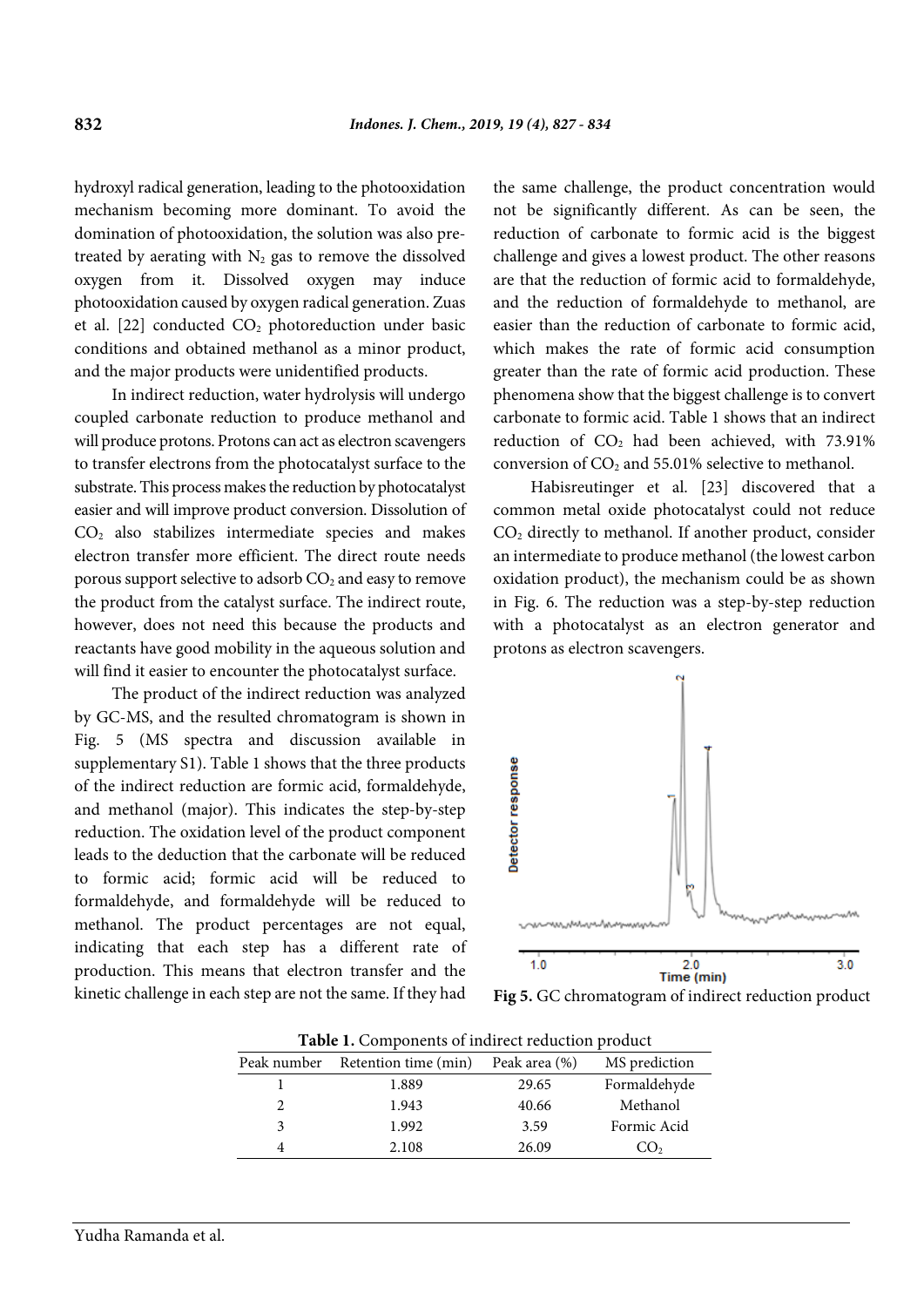

**Fig 6.** Prediction of the reduction mechanism



**Fig 7.** Diagram of (a) % conversion and (b) % recovery

#### **Magnetic Recoverability and Reusability**

Magnetic recoverability and reusability were studied under ten catalytic cycles. As seen in Fig. 7, under these cycles, catalytic activity does not decrease significantly. This trend can be seen from the % conversion diagram (a) that decreases only 5% after ten catalytic cycles. The % recovery (b) is determined by turbidimetry, which measures the absorbance of the substrate after a catalytic cycle. The  $\lambda$  (450 nm) in this method was set to the visible spectrum to avoid photocatalytic reaction during the measurement. This method gave a result of only 10% catalyst mass loss after ten cycles. This result confirms the good magnetic recoverability of the photocatalyst.

#### ■ **CONCLUSION**

Fe3O4/SiO2/TiO2 nanocomposite had been synthesized and characterized. This material can be used as a photocatalyst for  $CO<sub>2</sub>$  indirect reduction and gives a conversion of 73.91 and 55.01% selective to methanol.

This material also has magnetic recoverability better than the non-magnetic composite according to turbidimetry diagram. The results revealed the indirect reduction of  $CO<sub>2</sub>$  with carbonate ion as intermediate occurs under UV irradiation and have a chance to be improved in further research to be responsive to visible light. Also, the methanol product from indirect photoreduction can be characterized further to check the compatibility as green energy to substitute fossil fuel.

#### ■ **ACKNOWLEDGMENTS**

The authors acknowledge Directorate General of Higher Education, Ministry of Research, Technology, and Higher Education of Republic of Indonesia, Universitas Gadjah Mada, and also the AKUGAMA scholarship (*Beasiswa Alumni Kimia Universitas Gadjah Mada*) for partial financial support.

# ■ **REFERENCES**

- [1] Friedlingstein, P., Andrew, R.M., Rogelj, J., Peters, G.P., Canadell, J.G., Knutti, R., Luderer, G., Raupach, M.R., Schaeffer, M., van Vuuren, D.P., and Le Quèrè, C., 2014, Persistent growth of  $CO<sub>2</sub>$  emission and implication for reaching climate targets, *Nat. Geosci.*, 7, 709–715.
- [2] Barnola, J.M., Pimienta, P., Raynaud, D., and Korotkevich, Y.S., 1991,  $CO<sub>2</sub>$ -climate relationship as deduced from the Vostok ice core: A re-examination based on a new measurement and on a re-evaluation of the air dating, *Tellus Ser. B*, 43 (2), 83–90.
- [3] Indermühle, A., Monnin, E., Stauffer, B., Stocker, T.F., and Wahlen, M., 2000, Atmospheric  $CO<sub>2</sub>$ concentration from 60 to 20 kyr BP from the Taylor Dome ice core, Antarctica, *Geophys. Res. Lett.*, 27 (5), 735–738.
- [4] Nakazawa, T., Machida, T., Esumi, K., Tanaka, M., Fujii, Y., Aoki, S., and Watanabe, O., 1993, Measurements of  $CO<sub>2</sub>$  and  $CH<sub>4</sub>$  concentrations in air in a polar ice core, *J. Glaciol.*, 39 (132), 209–215.
- [5] Lovell, E.C., Scott, J., and Amal, R., 2015, Ni-SiO<sub>2</sub> catalysts for the carbon dioxide reforming of methane: Varying support properties by flame spray pyrolysis, *Molecules*, 20 (3), 4594–4609.